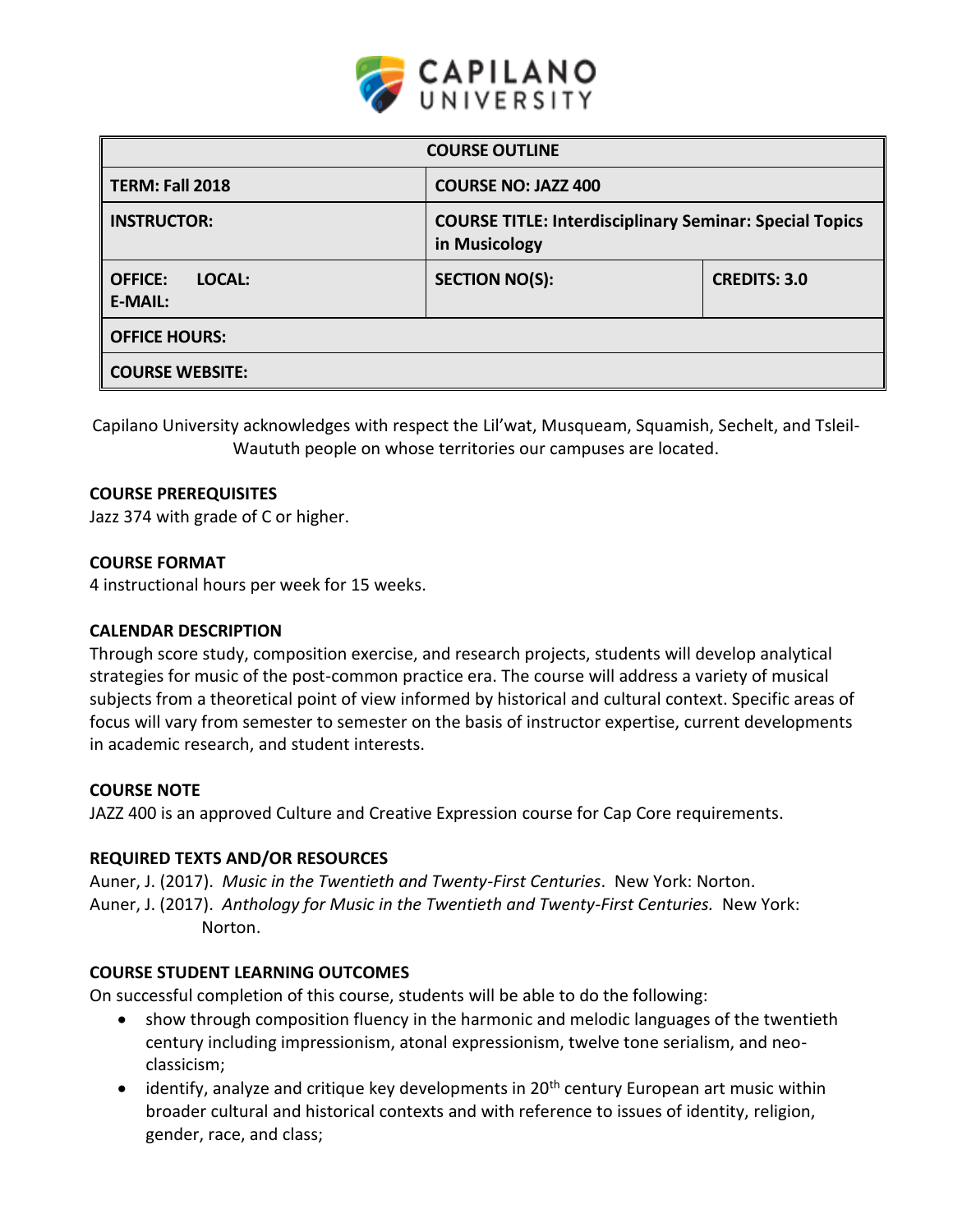- compose short works that demonstrate understanding of the styles covered in the class;
- demonstrate the capacity for large-scale, independent research and analysis projects;
- communicate their research with others through multi-media oral presentations;
- write a research paper which will be useful in support of applications to graduate programs in musicology;
- apply to their research and writing the full range of theoretical and practical abilities acquired in the Jazz Studies program;
- direct their own research and writing.

Students who complete this Culture and Creative Expression course will be able to do the following:

- Engage in creative processes including conception, investigation, execution, and ongoing critical analysis
- Identify, analyze, and critique the elements of a form of expression using its specific vocabulary
- Assess the interaction among cultural frameworks, people, and the natural environment
- Explain or demonstrate the connection between various events, ideas, traditions, and belief systems and the modes in which they are artistically or culturally expressed

# **COURSE CONTENT**

Musical analysis and composition will be used alongside traditional forms of academic research and discussion to investigate the key developments in European art music of the 20<sup>th</sup> century. In addition to the topics below, other subjects within the scope of the course may be added as appropriate in order to engage with changing scholarship in the field and the particular research interests of the students.

| <b>UNIT</b>  | Content                                                                                   |  |  |  |  |
|--------------|-------------------------------------------------------------------------------------------|--|--|--|--|
| $\mathbf{1}$ | Post-Common Practice: an overview of the varied styles and approaches to                  |  |  |  |  |
|              | composition from 1890-1920 in the context of the broader Modernist zeitgeist.             |  |  |  |  |
|              | Research proposals to be developed in this unit. Quiz #1.                                 |  |  |  |  |
| $2^{\circ}$  | A comparison of French, German, North and South American approaches to                    |  |  |  |  |
|              | composition including the impacts of colonialism, nationalism, migration, and war.        |  |  |  |  |
|              | Composition #1.                                                                           |  |  |  |  |
| 3            | New rhythmic approaches: impacts of cultural change and non-European music                |  |  |  |  |
|              | including Indonesian gamelan, Indian classical music, jazz, and rock.                     |  |  |  |  |
|              | Composition #2.                                                                           |  |  |  |  |
| 4            | Palimpsest: How so much of the "new" in 20 <sup>th</sup> century music was built upon the |  |  |  |  |
|              | "old". Quiz #2.                                                                           |  |  |  |  |
| 5            | Post World War II: Special topics in post-war music.                                      |  |  |  |  |
|              | Presentation of student research projects.                                                |  |  |  |  |
|              |                                                                                           |  |  |  |  |

# **EVALUATION PROFILE**

| Compositions (2 x 15%)    | 30% |
|---------------------------|-----|
| Quizzes (2 x 10%)         | 20% |
| <b>Research Project:</b>  |     |
| Proposal                  | .5% |
| <b>Class Presentation</b> | 20% |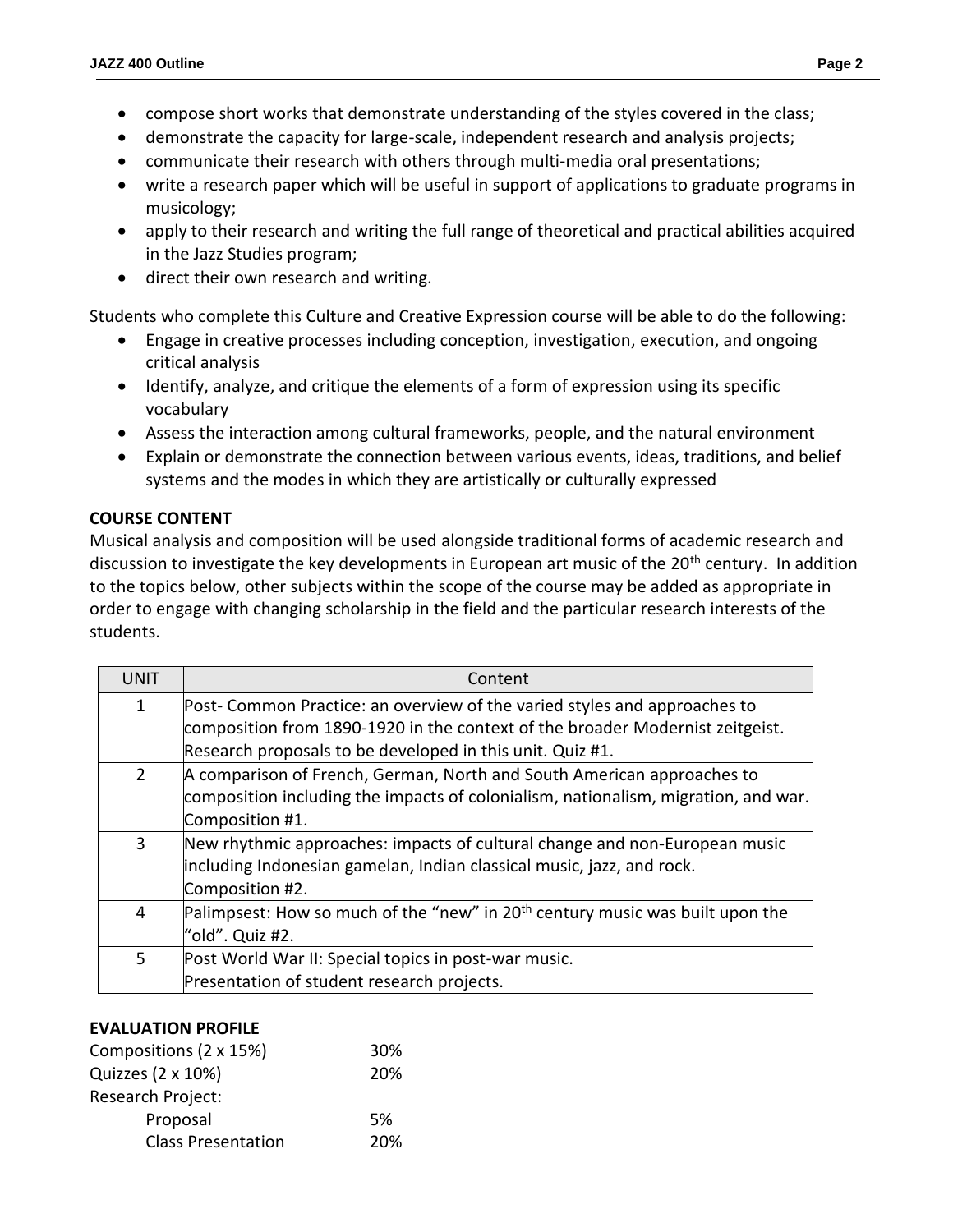|       | Paper | 25%  |
|-------|-------|------|
| Total |       | 100% |

Compositions will be assigned in the style of significant composers from the historical periods in question. Quizzes will deal with elements of music theory related to composers studied and with issues of historical and cultural contexts of the music of the  $20<sup>th</sup>$  century. The research project will be developed in consultation with the instructor. The project is meant to extend the student's knowledge and skill related to a specific area studied in the course. Projects should clearly demonstrate the student's understanding of relevant aspects of music theory and practice and also show the ability to interpret the musical content within broader cultural, political, social, and historical contexts.

## **GRADING PROFILE**

|               |                               | $ $ A+ = 90-100 $ $ B+ = 77-79 $ $ C+ = 67-69 $ $ D = 50-59 |  |
|---------------|-------------------------------|-------------------------------------------------------------|--|
| $. = 85-89$   |                               | $  B = 73-76   C = 63-66   F = 0-49$                        |  |
| $A - = 80-84$ | $  B - = 70-72   C - = 60-62$ |                                                             |  |

## **Incomplete Grades**

Grades of Incomplete "I" are assigned only in exceptional circumstances when a student requests extra time to complete their coursework. Such agreements are made only at the request of the student, who is responsible to determine from the instructor the outstanding requirements of the course.

# **Late Assignments**

Late assignments will not be accepted except by prior arrangement with the instructor.

# **Missed Exams/Quizzes/Labs etc.**

Make-up exams are given at the discretion of the instructor. They are generally given only in medical emergencies or severe personal crises. Some missed activities may not be able to be accommodated. Please consult with your instructor.

#### **Attendance**

Students are expected to attend all classes and associated activities.

#### **English Usage**

Students are expected to proofread all written work for any grammatical, spelling and stylistic errors. Instructors may deduct marks for incorrect grammar and spelling in written assignments.

#### **Electronic Devices**

Students may use electronic devices during class for note-taking only.

# **On-line Communication**

Outside of the classroom, instructors will (if necessary) communicate with students using either their official Capilano University email or Moodle; please check both regularly. Official communication between Capilano University and students is delivered to students' Capilano University email addresses only.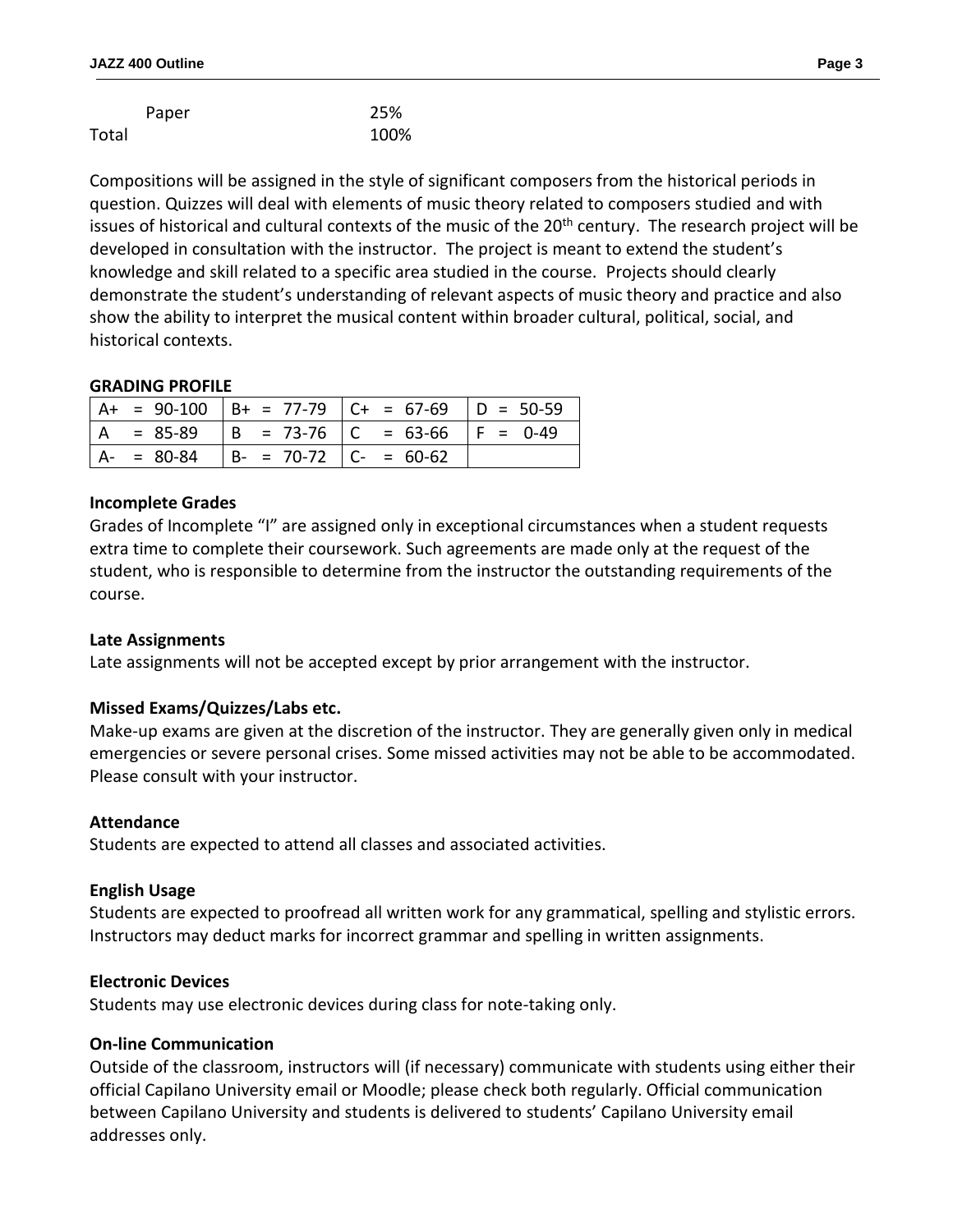## **UNIVERSITY OPERATIONAL DETAILS**

#### **Tools for Success**

Many services are available to support student success for Capilano University students. A central navigation point for all services can be found at:<http://www.capilanou.ca/services/>

## **Capilano University Security: download the [CapU Mobile Safety App](https://www.capilanou.ca/services/safety-security/CapU-Mobile-Safety-App/)**

## **Policy Statement (S2009-06)**

Capilano University has policies on Academic Appeals (including appeal of final grade), Student Conduct, Cheating and Plagiarism, Academic Probation and other educational issues. These and other policies are available on the University website.

## **Academic Integrity (S2017-05)**

Any instance of academic dishonesty or breach of the standards of academic integrity is serious and students will be held accountable for their actions, whether acting alone or in a group. See policy S2017-05 for more information: <http://www.capilanou.ca/about/governance/policies/Policies/>

Violations of academic integrity, including dishonesty in assignments, examinations, or other academic performances, are prohibited and will be handled in accordance with the Student Academic Integrity Procedures.

**Academic dishonesty** is any act that breaches one or more of the principles of academic integrity. Acts of academic dishonesty may include but are not limited to the following types:

**Cheating**: Using or providing unauthorized aids, assistance or materials while preparing or completing assessments, or when completing practical work (in clinical, practicum, or lab settings), including but not limited to the following:

- Copying or attempting to copy the work of another during an assessment;
- Communicating work to another student during an examination;
- Using unauthorized aids, notes, or electronic devices or means during an examination;
- Unauthorized possession of an assessment or answer key; and/or,
- Submitting of a substantially similar assessment by two or more students, except in the case where such submission is specifically authorized by the instructor.

**Fraud**: Creation or use of falsified documents.

**Misuse or misrepresentation of sources**: Presenting source material in such a way as to distort its original purpose or implication(s); misattributing words, ideas, etc. to someone other than the original source; misrepresenting or manipulating research findings or data; and/or suppressing aspects of findings or data in order to present conclusions in a light other than the research, taken as a whole, would support.